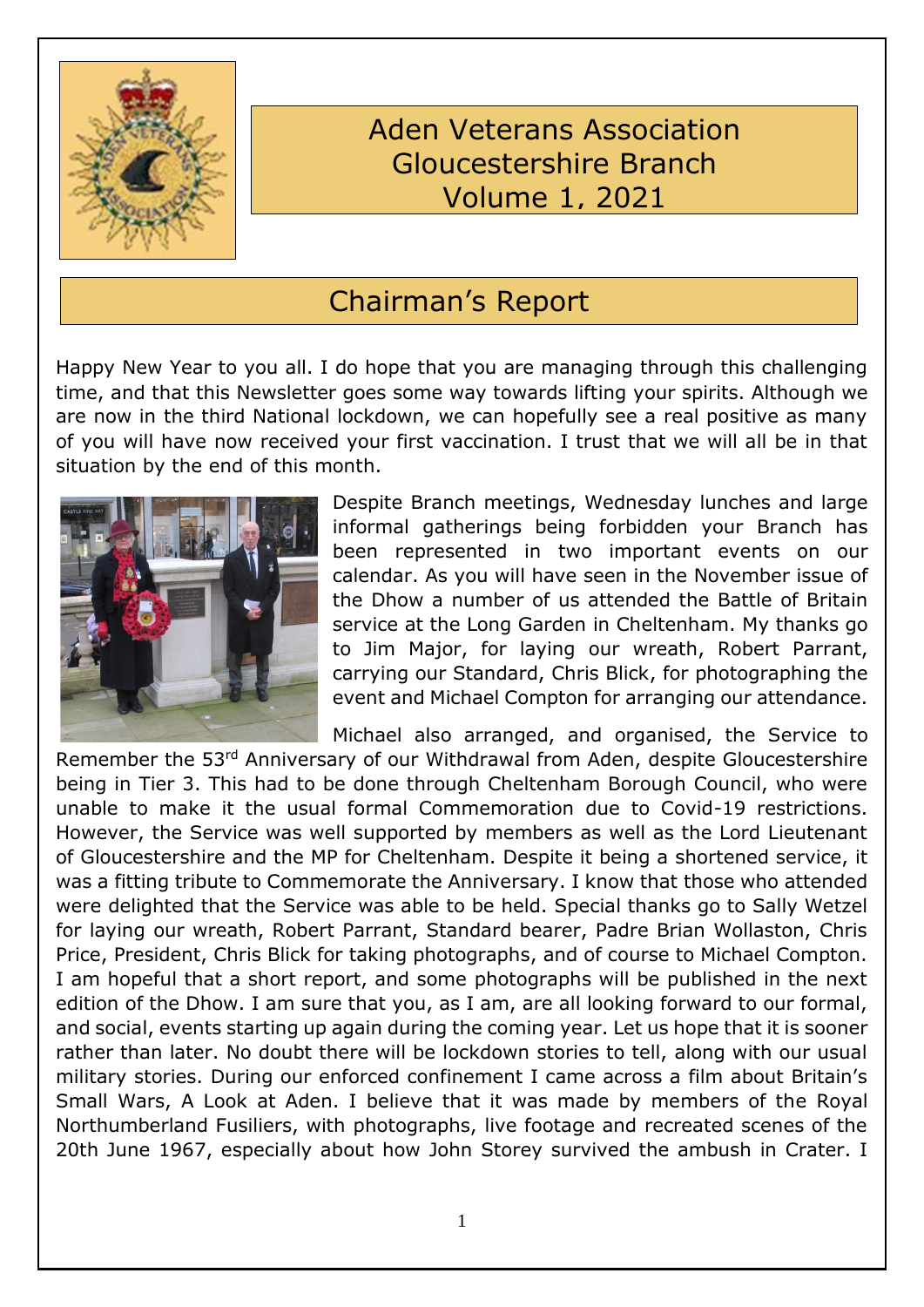found it interesting. If you have not seen it just Google - Britain's Small Wars A Look at Aden.

#### **Rick Rutter**

# Secretary's Report

Like most of you, I spent Christmas 2020 without the usual round of visiting children and grandchildren: so, I had plenty of time to ponder and remember some of my previous Christmases.

Yes you have probably guessed that one of the most memorable was Christmas 1966 – my mother had sent me a Christmas cake which did not arrive until mid-February, together with a box of After 8 chocolates which had melted and re-solidified into a brick, because they had come by sea! So there was little to celebrate on Christmas Day, and when one of the other unaccompanied officers suggested we go snorkelling with harpoon guns there was no stopping me. He had chosen that we dive from the rocks on the left of the BR Club Bay. It was a beautiful day and the sun was reflecting on the surface of the sea – an idyllic setting. My friend, with flippers headed out to the middle of the bay entrance; meanwhile, I was enjoying the underwater scenery and swimming more slowly, out in the same direction when my friend came back very quickly gesticulating to the rocks we had left. Not reacting immediately, I swam few yards out only to see the unmistakable sight of a barracuda with its mouth angled upwards. Discretion took the better part of valour and I returned to the rocks, stubbing my knee on a sea urchin in my haste. When we took another look from a different angle so that we were not blinded by the sun's reflection on the sea, we could see the shoal just below the surface. At the tender age of 20, I had learnt that better planning and some assessment of the risks are required if you are going to step out into the unknown.



Fast forward almost 53 years (like some annoying TV programmes), with the Covid-19 restrictions gradually increasing to level 3 in November, I had that feeling of stepping out into the unknown again during the preparations for the 53rd Anniversary service in Cheltenham. Luckily, the Remembrance Sunday Service in a drastically reduced form, (thanks to Jim Major for laying our wreath) had been allowed to proceed by agreement between RBL and Cheltenham Borough Council. So, there was precedent – RBL had the drawn up a very specific plan, after a

comprehensive risk assessment done by Gary Angove. With the agreement from both the Lord Lieutenant of Gloucestershire and the MP for Cheltenham, that they would attend the 53rd Commemoration of the Withdrawal from Aden, if the service went ahead, there was further incentive that we should be allowed to proceed. With Gary's assistance in drawing up a risk assessment, the agreement of the Committee and Brian Wollaston's efforts in designing a suitable service, we were able to proceed. So, this is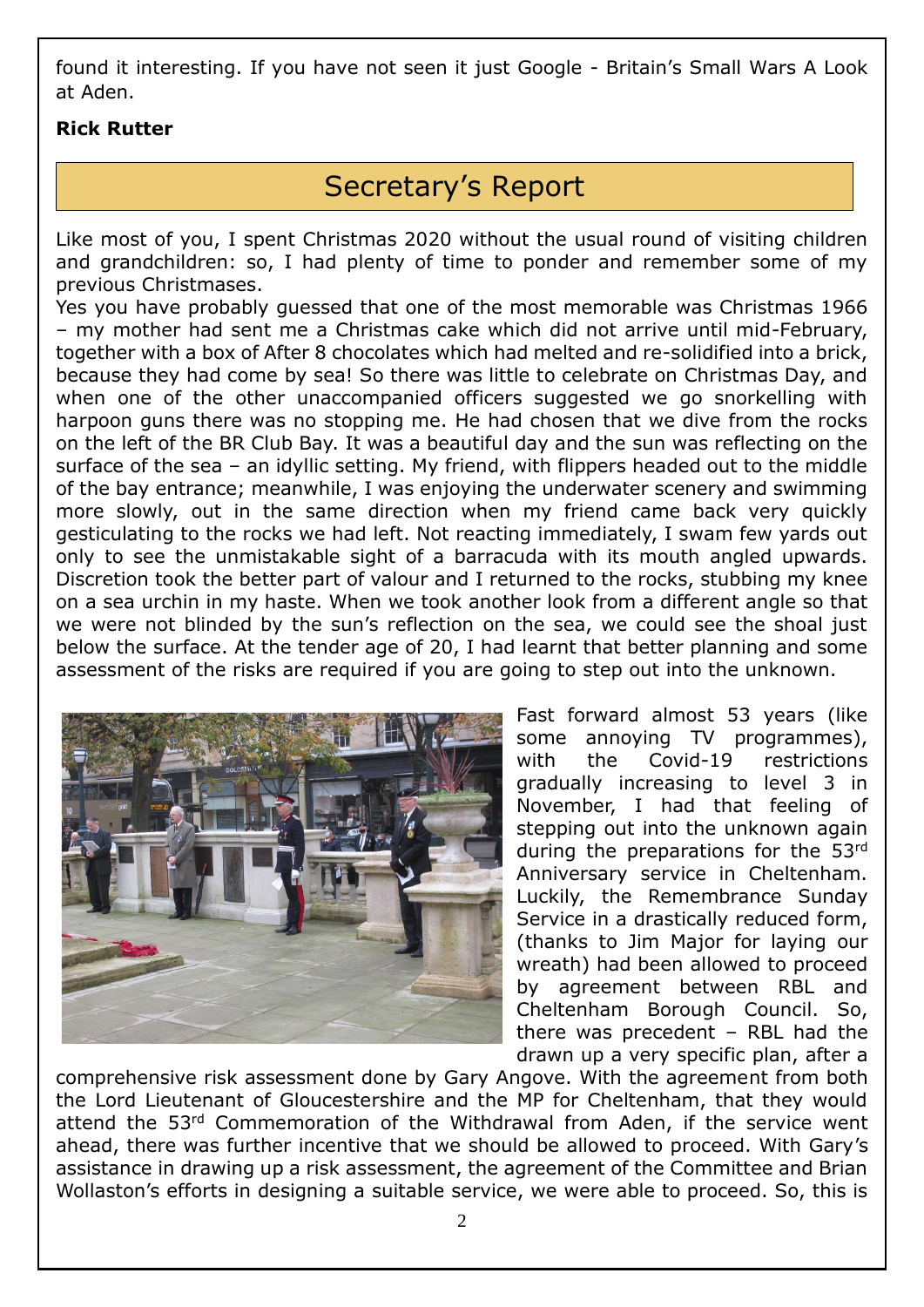a special thank you to those who made the service possible, to the 20 members who attended and to Sally Welzel for the laying of the wreath. Despite all the negative thinking and concern about infection, and the host of cancellations of Branch events in 2020, Robert Parrant (another thank you), was able to carry our standard twice in one month, and we were able to publicly remember those lost in Aden on 29<sup>th</sup> November.

In the last newsletter I stated that my term of office as Secretary had expired and that any member could propose, if they so wished, some other member to carry out the position. To date there has been no other such proposal. I therefore suggest that we make this an agenda item for our next meeting, whenever that may be. Until then I am happy to continue "in post".

Finally, please note that I am in the final stages of updating the Branch address list. Currently I have a number of members who prefer to have the newsletters delivery by mail, rather than by e-mail. Should anyone wish to be added to the list please let me know please telephone me – details on the last page of this edition. I look forward to seeing you again when the current situation has changed.

#### **Michael Compton**

# Treasurer's Report

I am delighted that once again our Branch Newsletter is keeping us all connected. I am somewhat isolated "down south" here in Wiltshire, and I regret not having been able to travel to those Covid-19 safe events that were able to go ahead. Hopefully, all of our Branch Members will soon be in the "I've been vaccinated club".

There has been minimal financial activity because of the continuing Coronavirus changes to our way of life. At the time of writing, our **bank balance is £1,420.57**, with just two transactions in the present financial year. One receipt, **a donation of £15**, and **one item of expenditure, £86.40** for our annual internet fees.

Let us hope that we will be able to re-convene sometime in 2021.

## **David Gearing**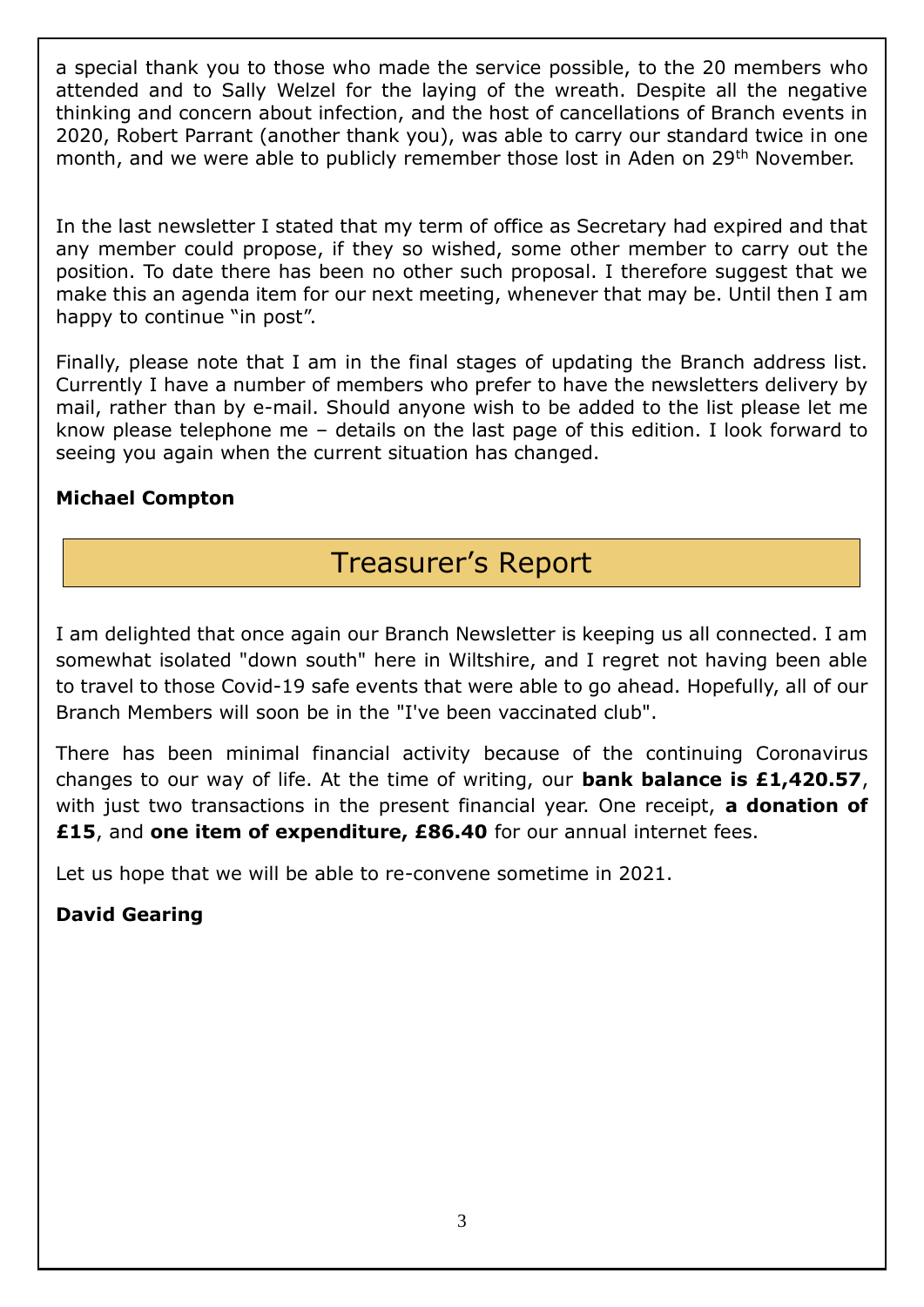# Social Secretary's Report

## **Weymouth Weekend Event**

Bookings now being taken. Information can be found on the West Dorset Branch Website, which is :

#### **[www.adenveteransweymouth.co.uk](http://www.adenveteransweymouth.co.uk/)**

Saturday 19<sup>th</sup> June Gala Dinner Sunday 20<sup>th</sup> June Veterans Parade Monday 21<sup>st</sup> June Flag Raising at Weymouth Town Hall

We are not publishing any future events in this Newsletter because of the uncertain parameters of the pandemic and the lifting of the Government's restrictions. However, we hope to publish an event schedule in our Next Newsletter in the early Summer.

#### **Jean Stubley**

# Editorial Comment Report

Hello everyone, A Happy New Year to all our Readers.

It looks like I have the Editorial job!!

My role on the Veterans Connections contract for AgeUK Gloucestershire ended on the 30th November. And for my troubles I was awarded a High Sherriff of Gloucestershire Award. However, I am still a Volunteer with SSAFA and still have connection with Age UK Gloucestershire. I am just at the end of the phone if you need help or information. I hope you are all in line for the jab?? I have had mine so, I think I am **FFI.** Joking apart, I hope we are heading towards the opening out of the woods, when we will be able to meet up and socialise again on our monthly get togethers or at Veterans Breakfast Clubs.

I am shortly going to set up a SSAFA Veterans Communications Hub.

#### **SSAFA Veterans Comms Hub**

This is a new initiative I am starting up soon, with a team of SSAFA Volunteers.

It entails contacting Veterans and families, including AVA Members, via phone or email to check on their welfare and needs or just to have a chat.

For contact initially use **My SSAFA Number 07808 073939.**

I also wish to resurrect the **Veterans Zoom Room.** This was where veterans and family members met up virtually every couple of weeks for good old chin wag, any subject would do, within guidelines of course. More details will appear on our website soon.

#### **Sally Weizel also offers her support**

Sally, has also offered to help. Sally can be contacted on her mobile.

#### **07796 617499**

If any members need a chat, or some support, please contact any of your committee, who should be able to help. The list of committee members is on the Branch website, and in this Newsletter.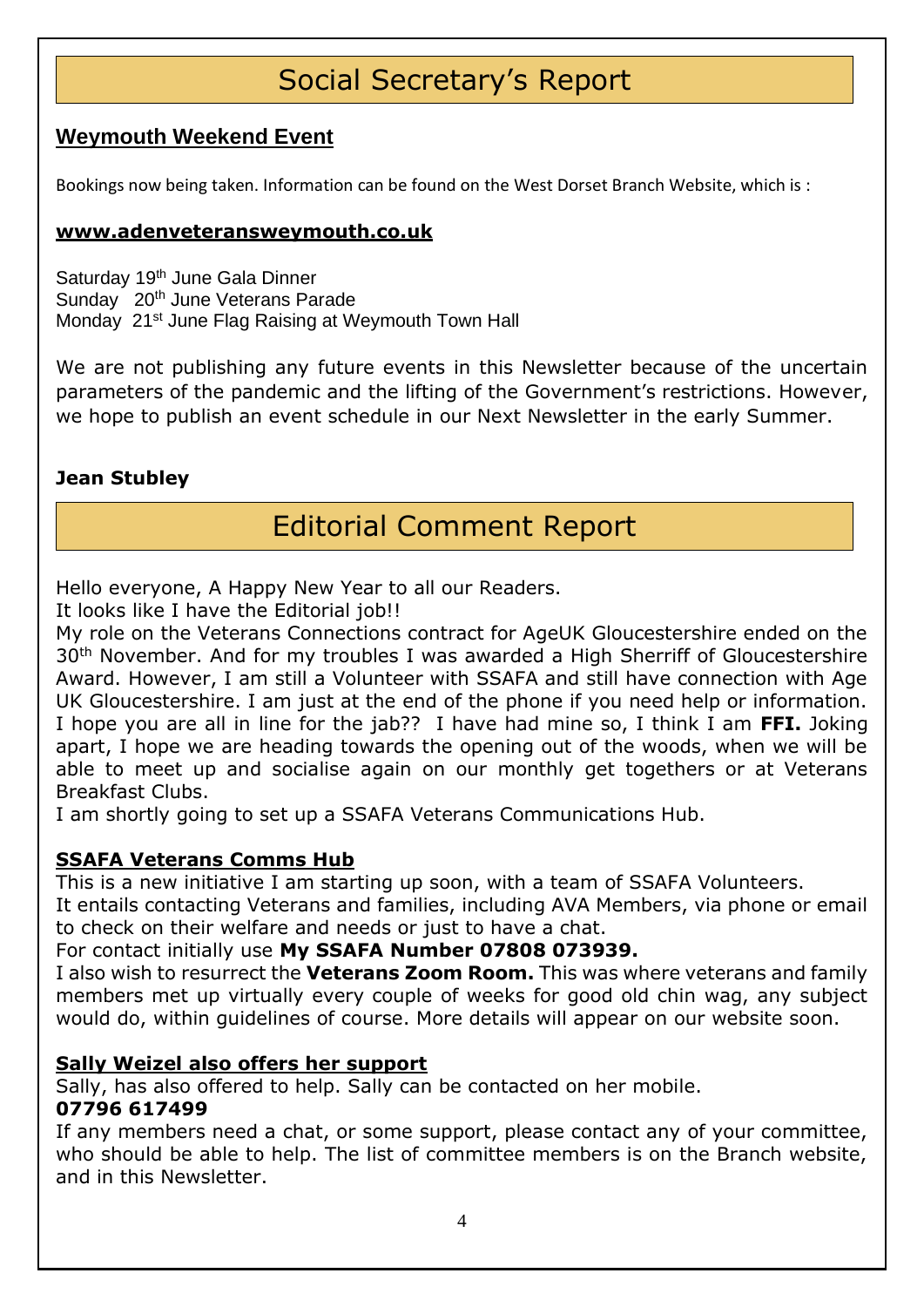## **Veterans Identity Card**

We were promised early 2020 that from the end of 2020 year Veterans would be issued with an identity Card to signify recognition of your Military Service.

I have made enquiries of the MOD and SSAFA and TRGL and to date got no answers, plus a request for information I made with Veterans Gateway also, like Manuel they "no nothing"

#### **Veterans Badge Application**

To apply for medals, complete a medal application form found on MOD site or ask The Editor and return it to the address below: - Address: *Veterans*UK, MOD Medal Office, Innsworth House, Imjin Barracks, Gloucester, GL3 1HW Freephone (UK only): 0808 191 4 Telephone (from overseas): +44 (0)125 386 6043 Email: [>DBS-Medals@mod.uk](mailto:DBS-Medals@mod.uk)

## **Veterans Medals {New or Replacement}**

To apply for medals, complete the [medal application form](https://www.gov.uk/government/publications/applying-for-medals) on MOD website and return it to the address below. Freephone (UK only): 0808 191 4218 Telephone (from overseas): +44 (0)125 386 6043 Email: [>DBS-Medals@mod.uk](mailto:DBS-Medals@mod.uk)

## **Veterans Rail Cards**

A reminder that the launch special offer ends 31<sup>st</sup> March 2021 1 Year VRC costs £21 saving of £9 & a 3 Year VRC costs £61 saving £9. So, if you haven't applied yet, get cracking.

## **Gloucester Older Veterans Information Guide{GOVIG}**

I still have access to this booklet. Should you require a copy contact: - The Editor.



# **ARMED FORCES DAY Saturday 26 June 2021**

**Armed Forces Day 2021 is on** 

**More info will appear on our website.**